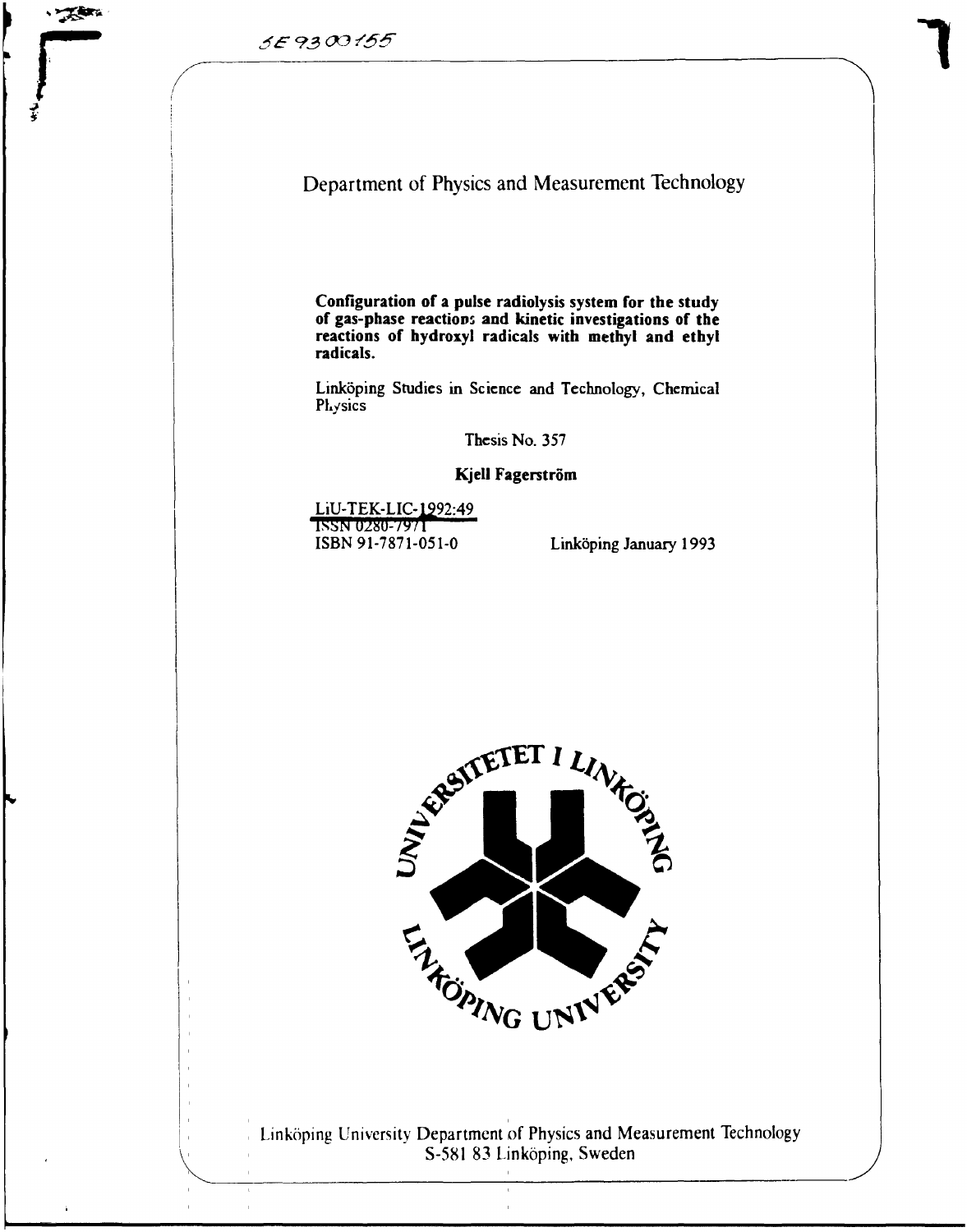**Configuration of a pulse radiolysis system for the study of gas-phase reactions and kinetic investigations of the reactions of hydroxyl radicals with methyl and ethyl radicals.**

Linköping Studies in Science and Technology, Chemical **Physics** 

Thesis No. 357

## **Kjell Fagerström**

**LiU-TEK-LIC-lg92:49 <sup>&</sup>lt;T55TTTJ25u-/y/i** ISBN 91-7871-051-0 Linköping January 1993

**r** 

P

÷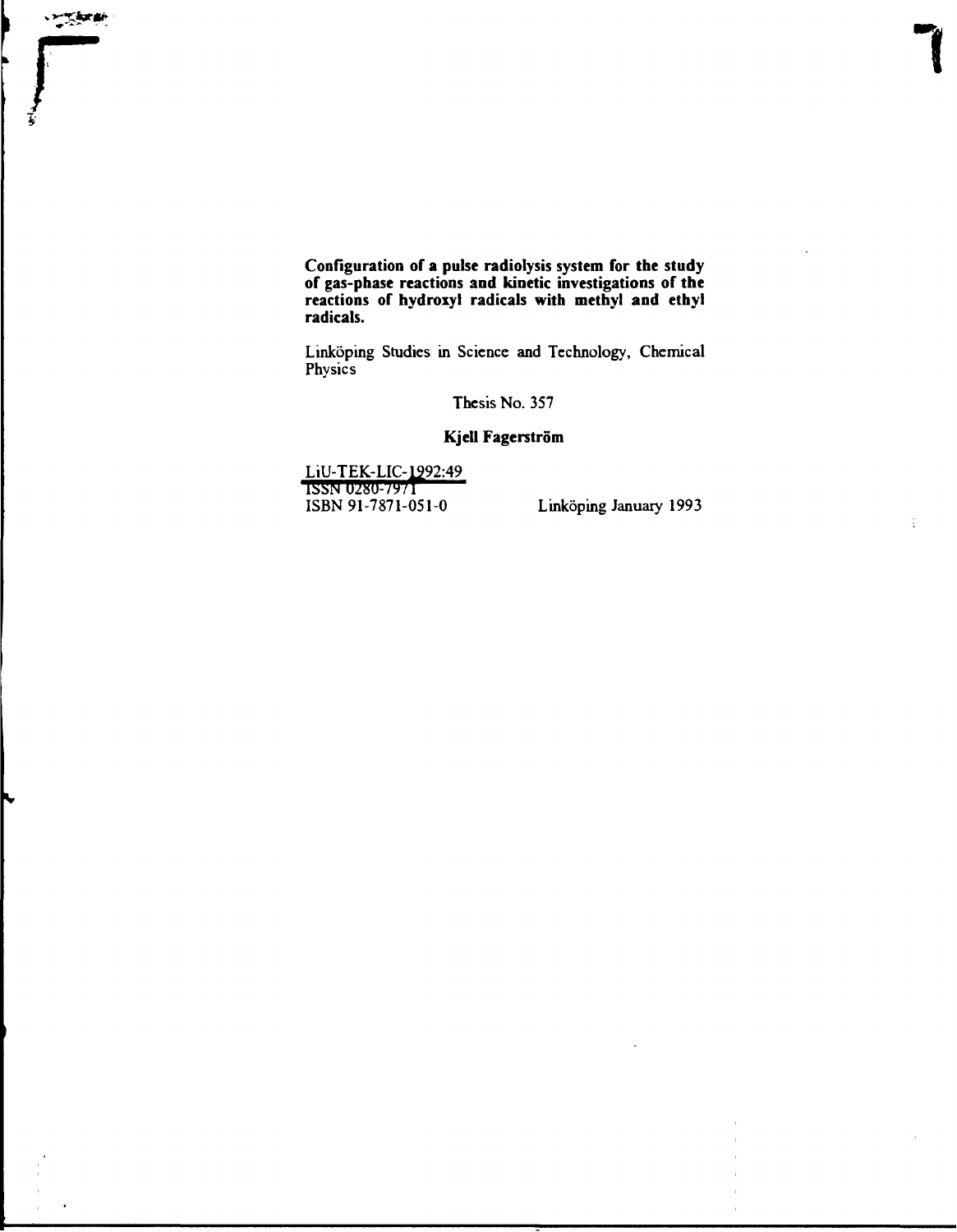j.

# Table of contents

| <b>PREFACE</b>                                                    | $\overline{2}$ |
|-------------------------------------------------------------------|----------------|
| <b>INTRODUCTION</b><br>$\mathbf{l}$                               | 3              |
| <b>PULSE RADIOLYSIS</b><br>$\overline{2}$                         | 3              |
| <b>REACTION KINETICS</b><br>3                                     | 4              |
| <b>EXPERIMENTAL SECTION</b><br>4                                  | 6              |
| 4.1 Non-Beer's law behaviour                                      | 6              |
| 4.2 Wall reactions                                                | 10             |
| 4.3 The maximum radical concentration in different bath gases     | 11             |
| 4.4 Kinetics of the reaction between methyl and hydroxyl radicals | 13             |
| <b>ACKNOWLEDGEMENTS</b>                                           | 17             |
| <b>REFERENCES</b>                                                 | 18             |
| <b>SUMMARY OF PAPERS</b>                                          | 19             |

 $\frac{1}{4}$ 

 $-1-$ 

PAPERS 1 - 3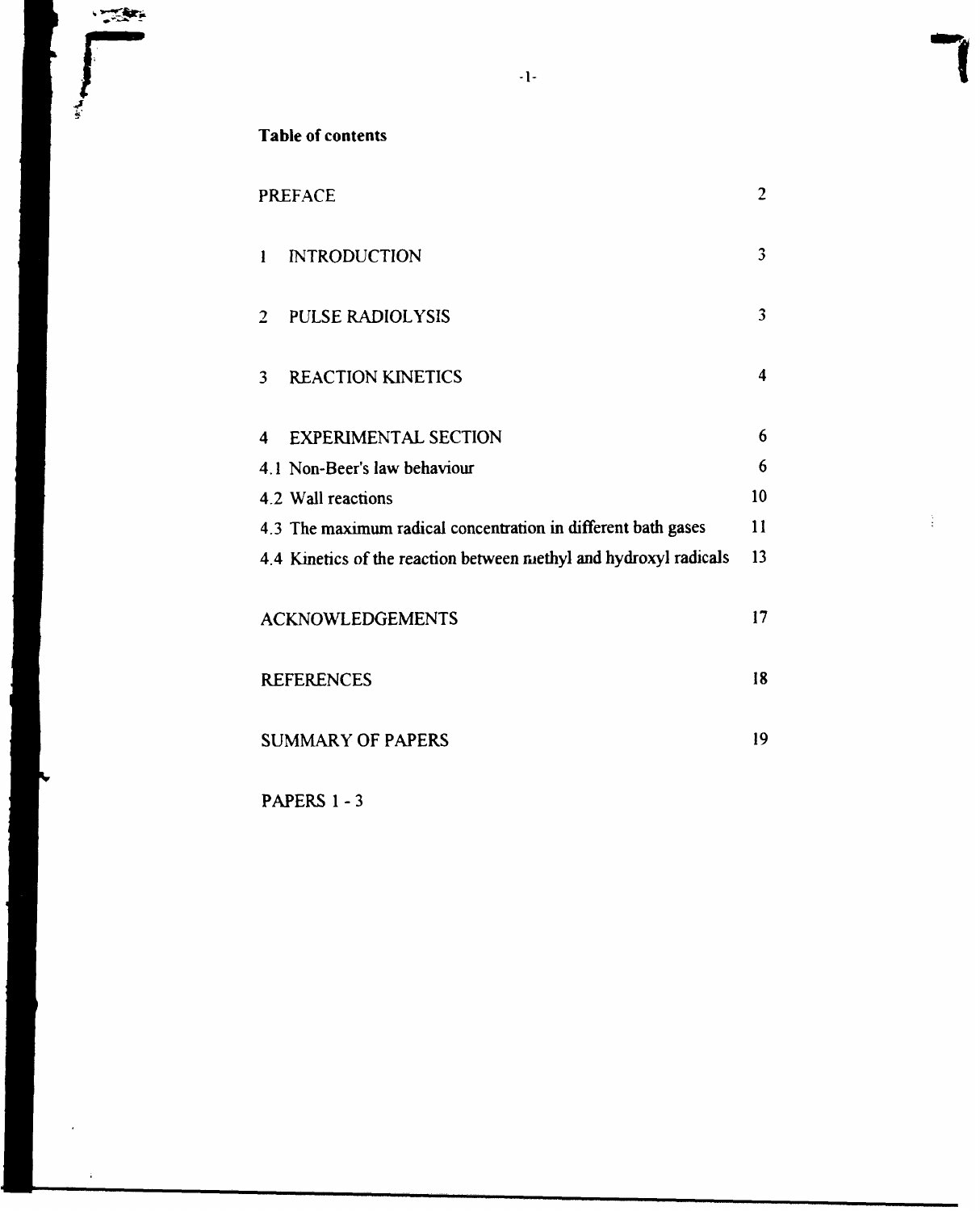#### **Preface**

**r** 

The work presented in this thesis was performed during the period January 1990 to December 1992. During the first 18 months of this period the work was focused on the configuration of a pulse radiolysis system for kinetic studies of gas-phase reactions. Experimental investigations of the kinetics of some reactions involved in hydrocarbon combustion processes have been performed during the last 18 months.

This thesis is divided into two parts, the first of which gives an introduction to the subject as well as a description of experiments and calculations not included in any of the three original papers that are included in the second part. The papers presented in the second part are:

- 1 **A computerised pulse radiolysis system for gas phase kinetics** K. Fagerström, A. Lund, P. Pagsberg and A. Sillesen Submitted for publication to Acta Chem. Scand.
- 2 **Kinetics of the cross-reaction between methyl and hydroxyl radicals** K. Fagerström, A. Lund, G. Mahmoud, J. Jodkowski and E. Ratajczak. Accepted for publication in Chemical Physics Letters.
- 3 **Kinetics of the gas-phase reaction between ethyl and hydroxyl radicals**

K. Fagerström, A. Lund, G. Mahmoud, J. Jodkowski and E. Ratajczak. Submitted for publication to Chemical Physics Letters.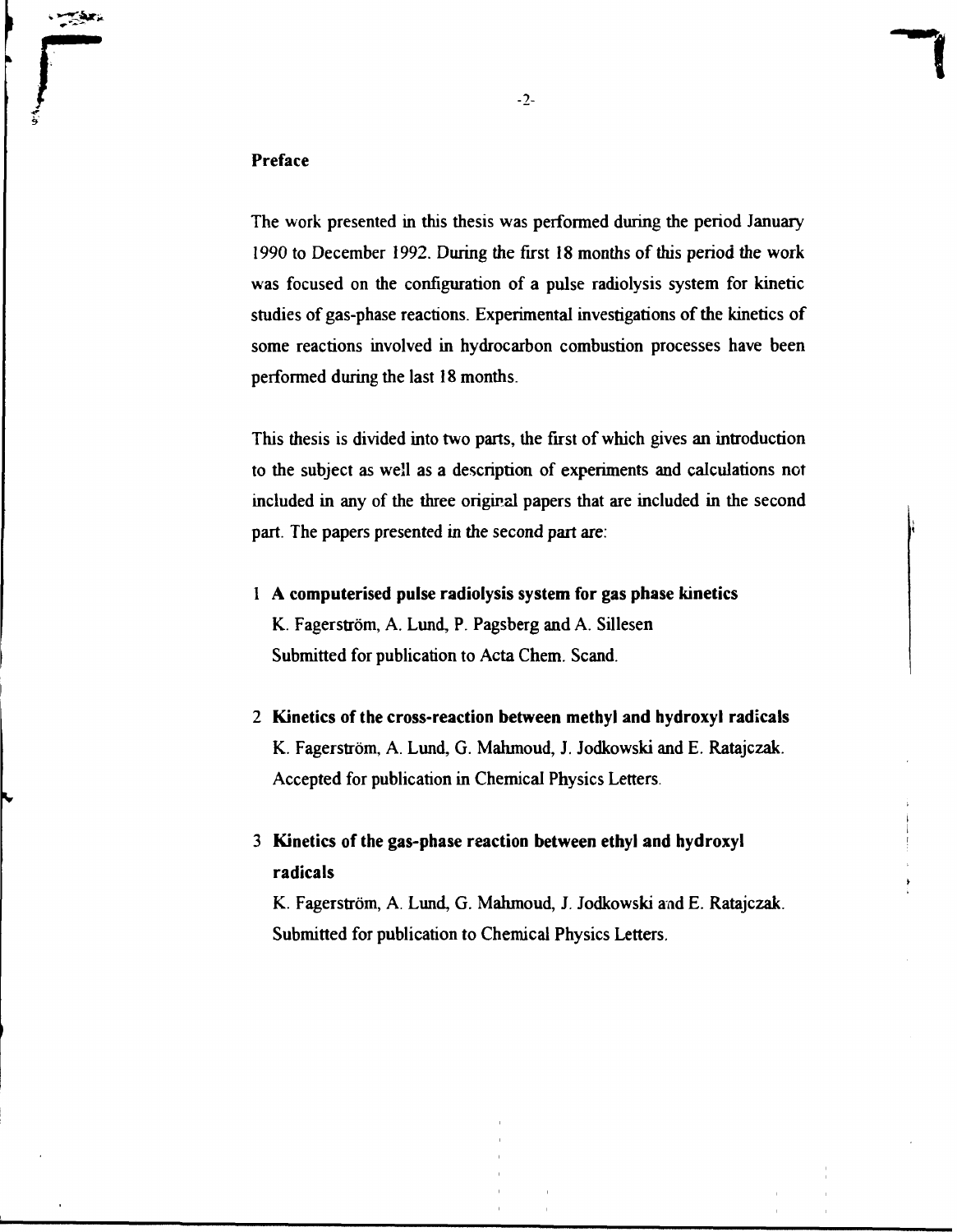# **r** -\_•> - 1 Introduction

The importance of reactions involved in hydrocarbon combustion processes cannot be overemphasized. A vast chemical industry exists based on the feedstocks produced by the controlled pyrolysis of hydrocarbons, while uncontrolled combustion in air is still among the most important sources of heat and mechanical energy. Most of the energy consumed in the world is produced in hydrocarbon combustion processes.

It is very difficult to predict in detail the behaviour of any combustion system involving hydrocarbons. One reason is that too few reactions have been studied under conditions anywhere near those existing during combustion. More interest has been shown in the chemistry of polluted atmospheres than in the chemistry of the source of those pollutants.

The reaction scheme for any hydrocarbon consists of many steps, with branching dependent on the physical conditions, and involves tens and even hundreds of various compounds. It is therefore difficult to give a general mechanism for the complete hydrocarbon oxidation reaction.

The work that is presented in this thesis deals with the assembling and testing of a pulse radiolysis system for kinetic studies of gas-phase reactions as well as with the kinetics of the gas-phase reactions of hydroxyl radicals with methyl and ethyl radicals. These radicals are very important as these are formed at an early stage in hydrocarbon combustion processes. The two studied reactions are key reactions in those processes.

# **2 Pulse radiolysis**

The technique that was used to generate the studied free radicals is pulse radiolysis, which is the radiation-chemical equivalent of flash photolysis in which the initiating flash illumination is replaced by an electron pulse. This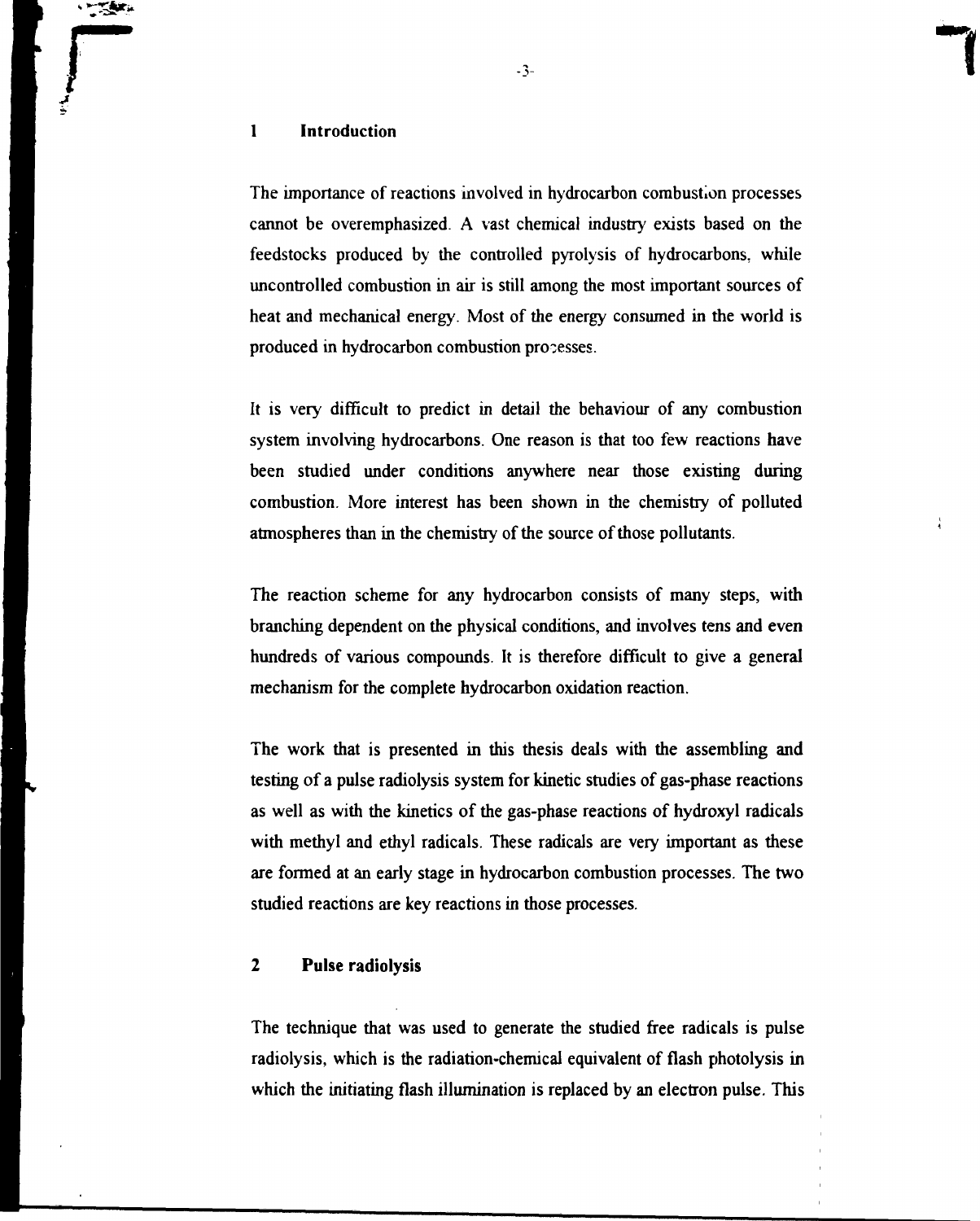means that the free radicals are generated by electron irradiation of stable parent gas mixtures. Flash photolysis is more frequently used than pulse radiolysis. The number of systems that can be studied with pulse radiolysis is wider than with flash photolysis because these are not restricted to those that can be excited photochemically. Pulse radiolysis is a very clean source of radicals and a rather high radical concentration can be obtained. This means that the method is very useful for studies of radical-radical reactions. Typically, these reactions occur on a time scale from a few micro to a few milli seconds. The energy dissipated as heat is considerably low in pulse radiolysis which simplifies the temperature control of the reaction vessel. A limitation of the method is that several radicals may be produced by the electron pulse. This unwanted situation can often be circumvented by clever utilization of radical chemical reactions to enhance the formation of a specific radical.

In this case the electrons were generated by a Febetron 708, which is an electron accelerator of the field emission type and UV absorption spectrometry was used to detect the generated free radicals. Light from a high-intensity xenon lamp was passed through the reaction cell containing the sample to be irradiated and further to a monochromator and a photomultiplier. The signal from the photomultiplier was fed to an oscilloscope and an electronic digitizer. In use, the monochromator is set to a wavelength at which one of the expected transient species or products absorbs.

# **3 Reaction kinetics**

**T** 

The rate of reaction is defined as the rate of change of concentration for reactants or products [1]. In the following reaction:

$$
aA + bB \qquad \rightarrow \qquad pP + qQ
$$

**-4-**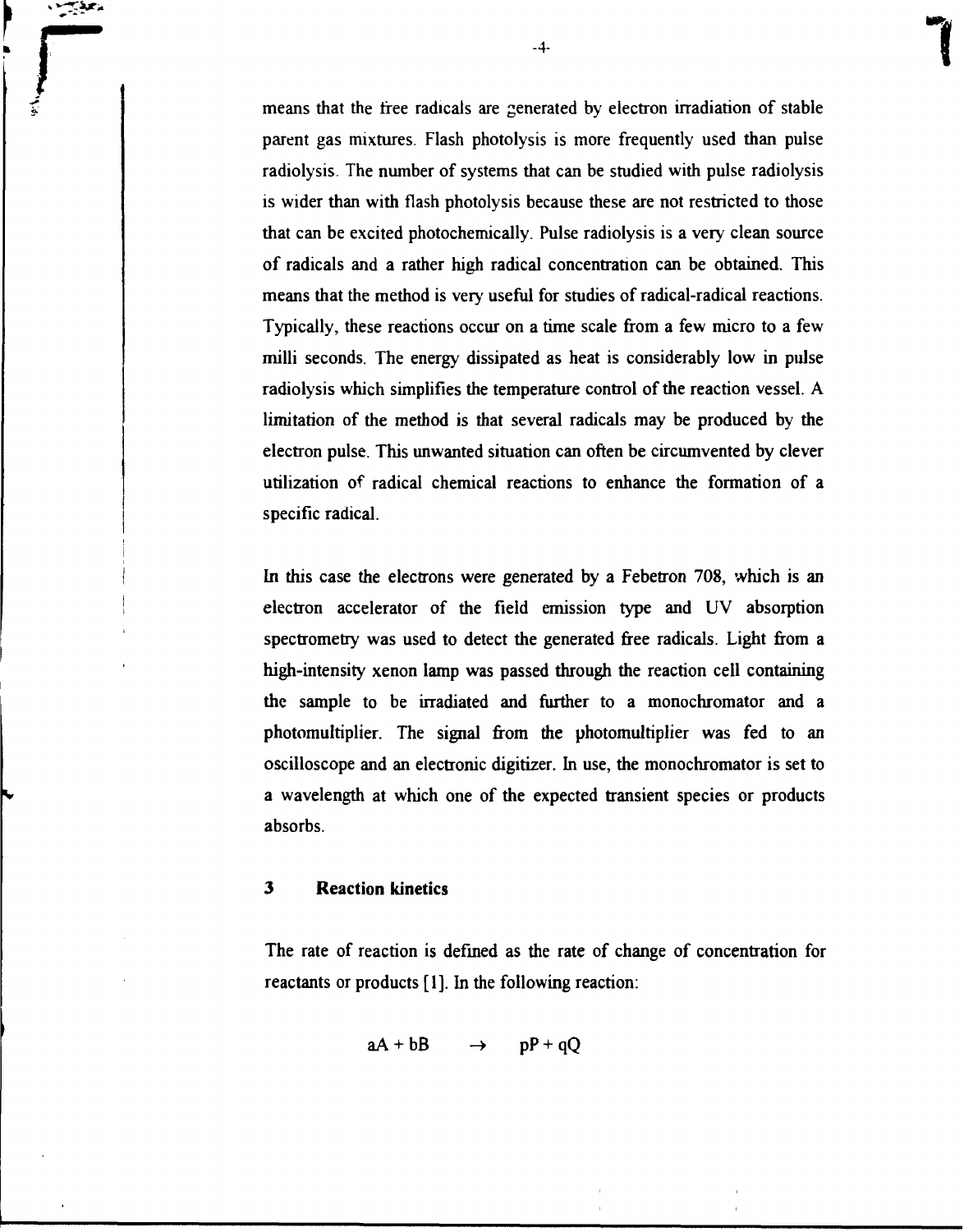**r r** *c -5-*<br>*c c c c c* the rate, R. may be expressed as:

$$
R = -d[A]/dt = -(a/b)(d[B]/dt) = (a/p)(d[P]/dt) = (a/q)(d[Q]/dt)
$$

where the terms in square brackets are the concentrations and a, b, p and q denote the number of moles of each species. The negative signs indicate that during reaction the reactant concentration decreases.

The rate of a chemical reaction depends of several factors in addition to reactant concentration. In some cases the rate is influenced by the products, substances such as catalysts, or even chemically inert species. The rate is also temperature dependent.

The variation of the experimentally measured rate with reactant concentration may often be expressed by the following equation:

$$
R = k[A]^x[B]^y...
$$

This is the experimental rate equation and it shows that the rate is usually proportional to each reactant concentration raised to some power. These experimentally determined exponents  $(x, y, ...)$  are called the partial orders of reaction. The sum of the partial orders is the overall order of reaction. The orders of reaction are often integers, but are not necessarilly so. For the great majority of reactions these numbers are between 0 and 3. Experimental measurements of reaction order can provide important insight into the molecular detail of a reaction. The proportionallity constant, k, in the rate equation, is the reaction rate constant. The rate constant varies with temperature.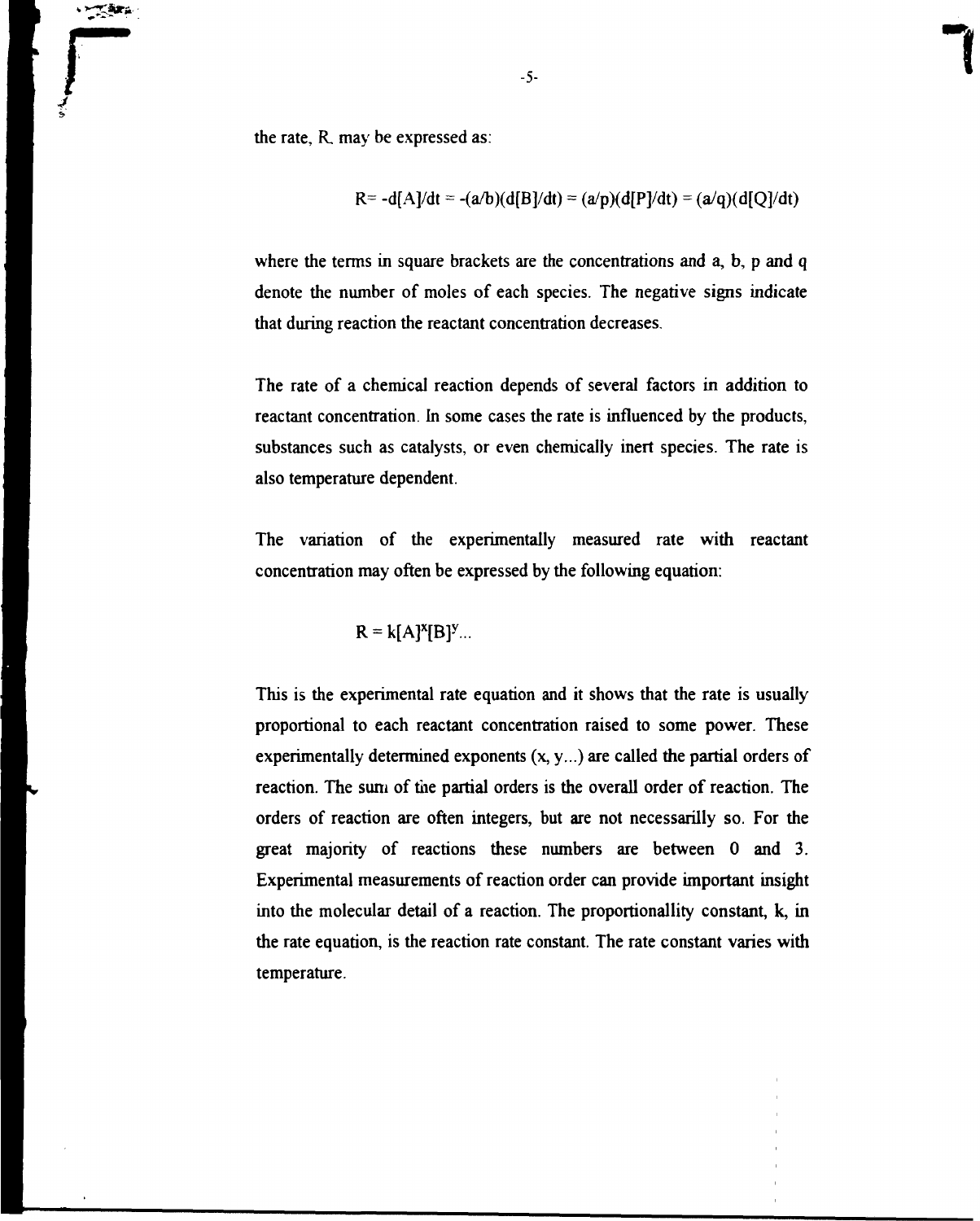# **r -6-** 4 Experimental section

In this section experiments and calculations not, or just partly, included in the three original papers are described. All the experiments were performed at room temperature.

Note: The maximum concentration of radicals generated in the described experiments can vary from experiment to experiment. One reason for this is that the electron accelerator was taken apart twice for renovation during this experimental period and the electron dose was not exactly the same after the renovations as before. During one of those renovations the thin electron windows in the reaction cell (see Figure 2 in Paper 1) were replaced. The new ones are somewhat thicker than the old ones. This reduced the electron dose. Another reason is that sometimes the charging voltage had to be kept below the normal 30 kV due to self triggering.

#### 4.1 Non-Beer's law behaviour

In gas-phase studies, absorption spectra of transient species often consist of discrete lines or very sharp peaks. This is the case with the hydroxyl radical which has a strong, very sharp absorption peak at 309 nm. The minimum band pass of the monochromator is much wider than the width of the OH peak. In such a case the Beer-Lambert law is not obeyed; that is the relation  $A = \mathcal{K}$  (where  $\epsilon$  is the extinction coefficient and L is the optical path length) is not correct. The absorbance. A, can be calculated either as A=log( $I_0/I$ ) or as A=ln( $I_0/I$ ). A plot of the absorbance versus the optical path-length is shown in Figure la. If the Beer-Lambert law is obeyed the plot is a straight line. The OH radicals were generated by pulse radiolysis of  $H_2O/SF_6$  mixtures initiating the following reactions:

$$
800 \text{ keV } e^- + \text{SF}_6 \rightarrow \text{SF}_6^* + e^-(1)
$$

$$
SF_6^* \longrightarrow F + \text{prod.} \tag{2}
$$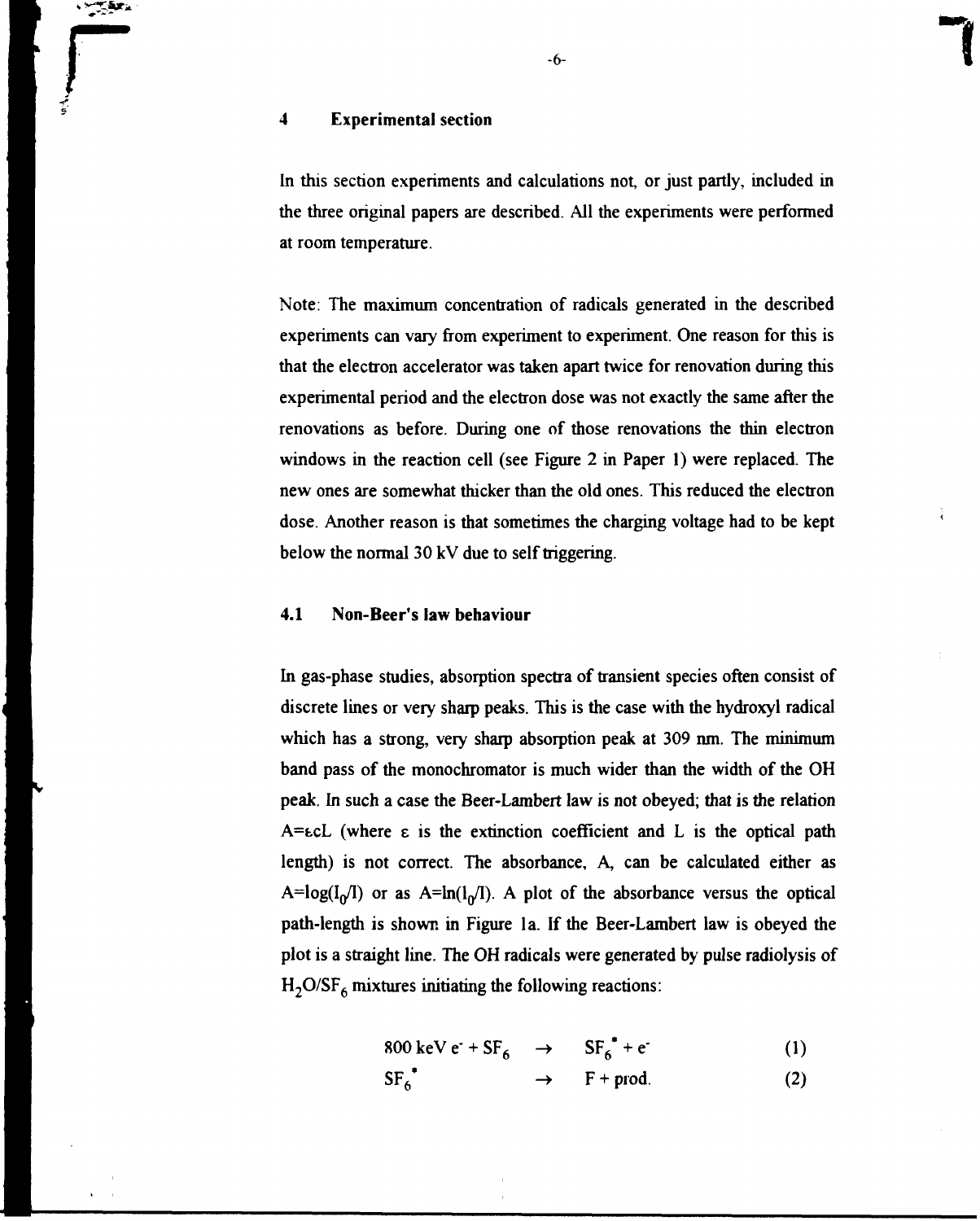$$
F + H_2O \qquad \longrightarrow \qquad OH + HF \tag{3}
$$

$$
\mathrm{OH} + \mathrm{OH} \, (+ \, \mathrm{M}) \quad \rightarrow \quad \mathrm{H}_2\mathrm{O}_2 \, (+ \, \mathrm{M}) \tag{4a}
$$

**OH + OH - •**  $H_2O + O$ **(4b)**

The OH radical decay was followed by monitoring the UV absorption signals at 309 nm at three different optical path lengths, 40, 80 and 120 cm. The optical band pass in the described experiments were 0.12 nm. The spectral resolution of the monochromator grating is  $0.8 \text{ nm/mm}$ .

An approximation to relate A to c is  $A=(\epsilon cL)^n$  or  $A^{1/n}=\epsilon cL$  [2]. In that equation n is an empirical constant that must be determined experimentally for the paricular transient and experimental arrangement by examining the effect of c and L on A. The latter relation can be used to calculate c from the experimental absorbance. The exponent, n, can be determined from a plot of log A versus log L, which is a straight line with the slope n. Such a plot is shown in Figure 1b. Figure 1c shows a plot of  $A^{1/n}$  versus L. The straight line indicates that the modified Beer-Lambert law is obeyed.

This exponent, n, is further used to modify the transients before analysis of the kinetics. Figure 2a shows an OH-transient without correction and Figure 2b shows the same transient corrected with the n-factor 0.637. Instead of plotting the absorbance, A, versus time as in Figure 2a the absorbance raised to l/n is plotted. The solid line through the experimental curve in Figure 2b was determined by detailled computer simulation of the experimental data taking the reactions (3) and (4a+b) into account. The following rate constants were used:  $k_3=1.2x10^{10}$  [3],  $k_{4a}=9.0x10^9$  M<sup>-1</sup>s<sup>-1</sup> [4] and  $k_{4b} = 1.0x10^{9} M^{-1}s^{-1}$  [4]. The fit is good which indicates that this way of treating problems with non-Beer's law behaviour is correct. However, the uncertainty of the exponent, n, results in an additional uncertainty of at least ±10% of the corrected data.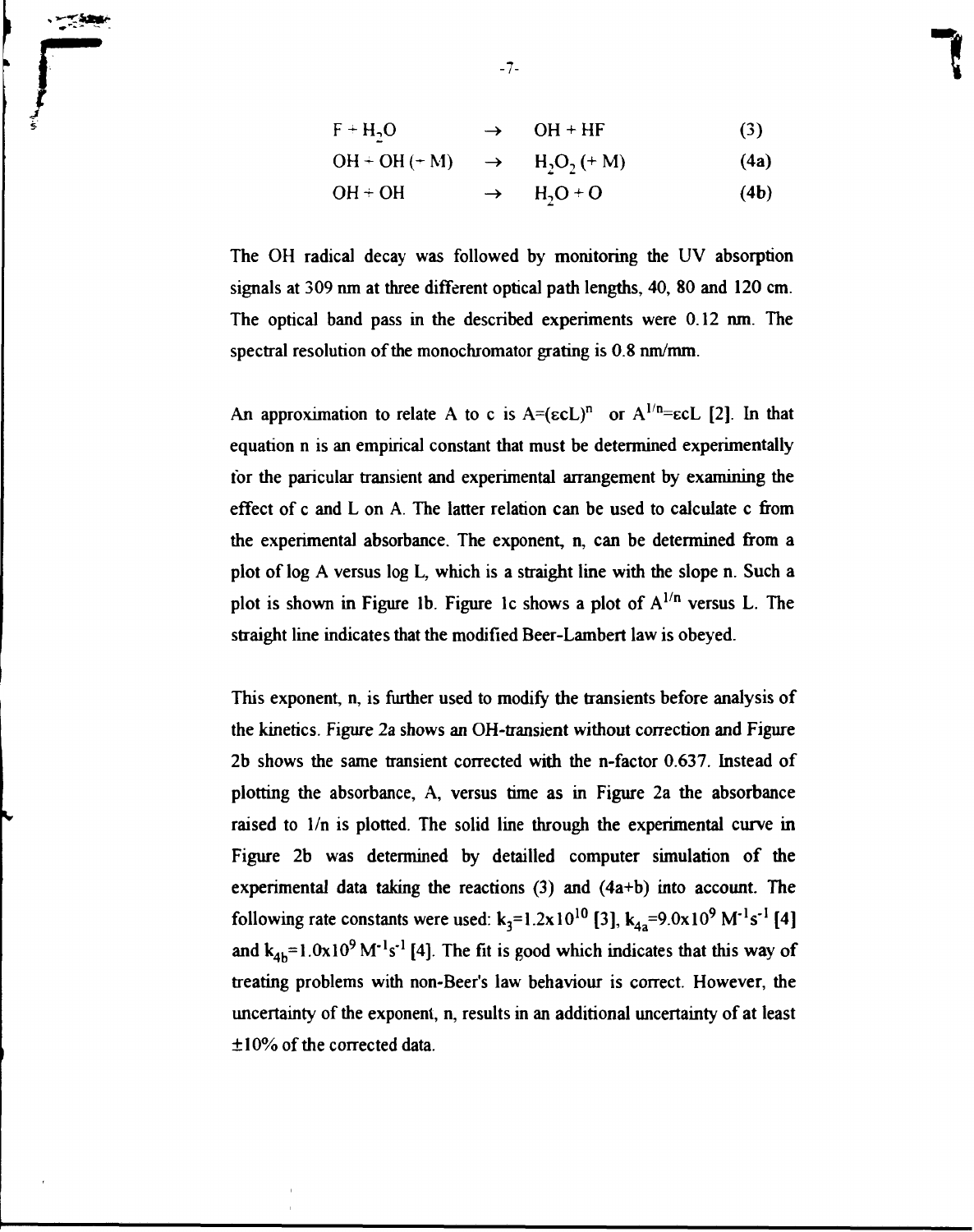

**r** 

**FIGURE 1. Measurements of the relation between optical path length, L, and OH radical absorbance monitored by the radical UV absorption at 309 run by pulse radiolysis of 10 mbar H2O and 990 mbar SF6. The optical band pars is 1.2 A. The absorbance is calculated as log (VI). The slope in Figure b is 0.637 which also is the n-fector.**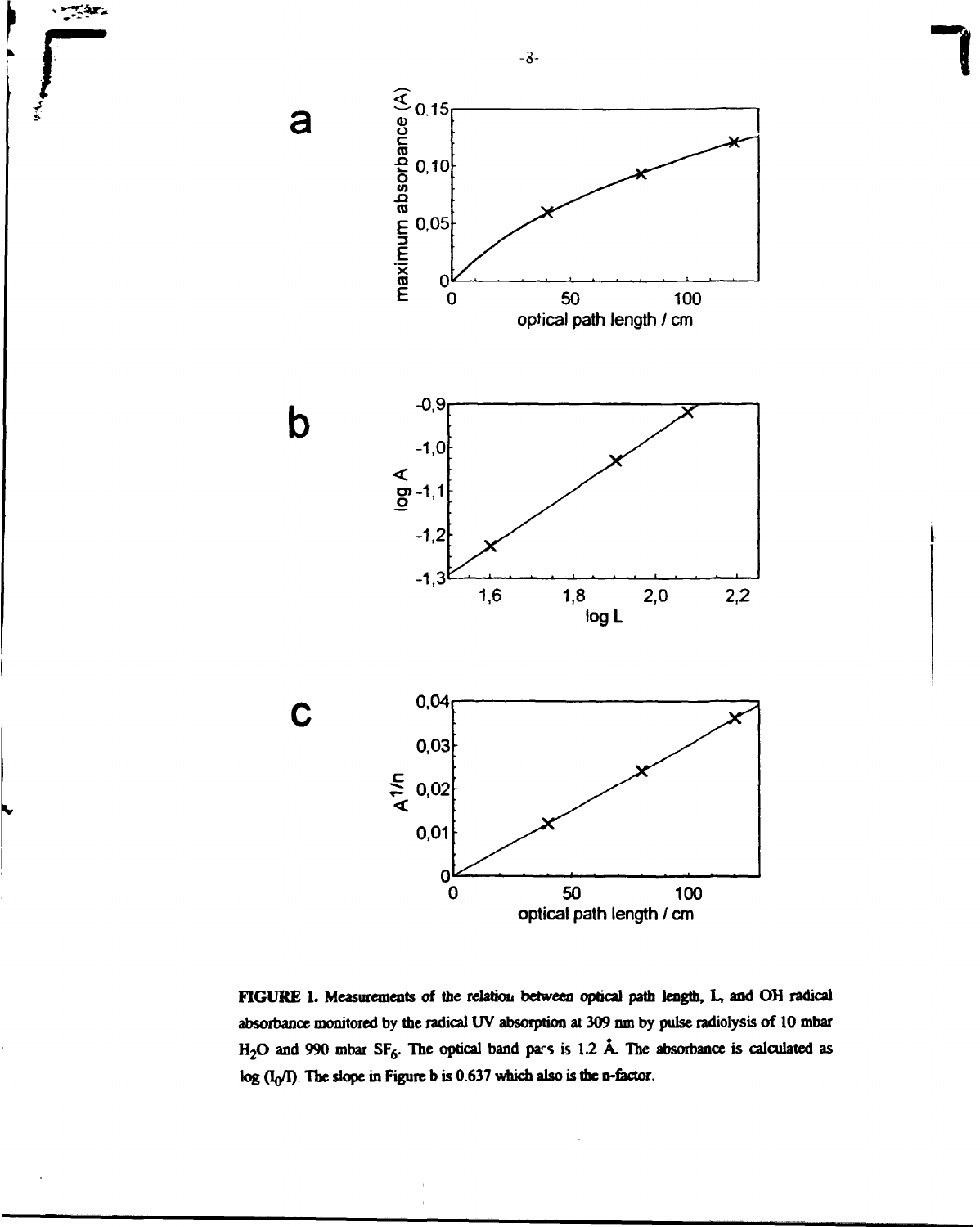

**FIGURE 2, Figure a shows an OH transient without correction. The same corrected transient is shown in Figure b using an n-value of 0.637. The solid line is that predicted by modelling. The OH radicals were generated by pulse radiolysis of 10 mbar H2O and 990 mbar SF6 and monitored by the UV absorption at 309 nm. The optical band pass is 1.2 A and the path length** is 120 cm. The absorbance is calculated as  $log$   $(I_0/I)$ .

**-9-**

 $\sim$ 

**T**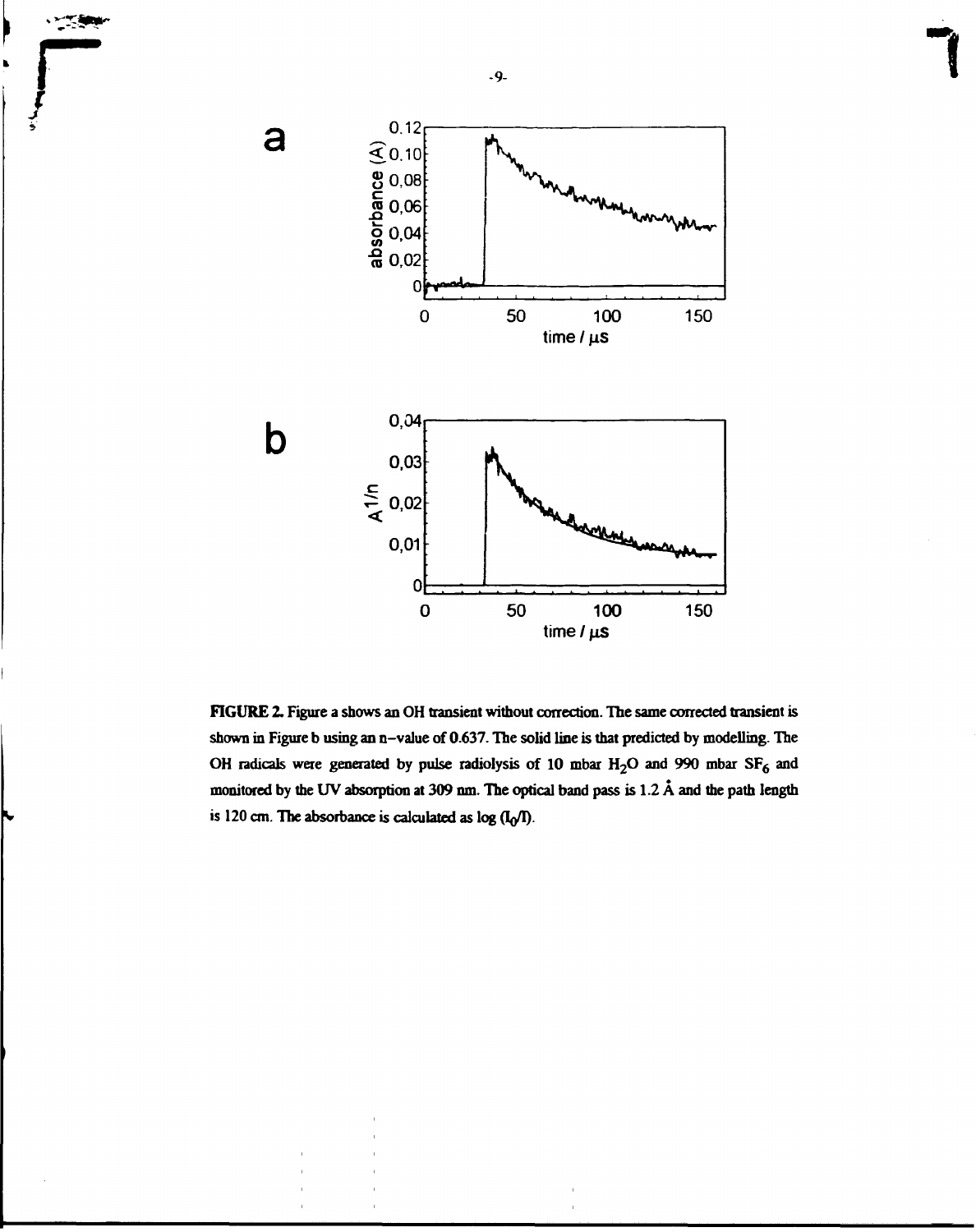## **4.2 Wall reactions**

 $-$ 

One possible source of error in the interpretation of the experimental data is the loss of radicals by terminating wall reactions. For a gas containing only one type of molecules the mean molecular speed, u, is given by kinetic theory to be [5]:

$$
\mathbf{u} = (8\mathbf{k}T/(\pi\mathbf{m}))^{1/2}
$$

where m is the molecular mass and k is the Boltzmann constant.

The following is a rough calculation of the additional error due to wall reactions for two of the most studied species, methyl radicals and fluorine atoms. In those calculations only the analyzed space in the reaction cell is taken into account, i. e. the volume covered by the electron beam. This volume is approximately 1 litre. The only walls within this space are the mirrors (see Figure 2 in Paper 1) with a total surface area of  $4.6x10^{-3}$  m<sup>2</sup>.

For methyl radicals with a molar mass of 15 g the mean molecular speed is 648 m/s and for fluorine atoms with a molar mass of 19 g the molecular speed is 576 m/s at room temperature based on calculations using the above mentioned formula. The half-life for the pure methyl radical self-reaction is usually between 5 and 15 us depending on the experimental conditions. The corresponding travelled distances during one half-life are 3.2 and 9.7 mm respectively. The volume from the mirrors and 9.7 mm out is  $4.5 \times 10^{-5}$  m<sup>3</sup> which corresponds to 4.5% of the total volume. Shorter half-lives result of course in smaller portions. If the molecules were homogenously distributed in the reaction cell and if all the molecules included in this theoretical volume in front of the minors would move in the same direction towards the mirror surfaces the maximum error in the measured number of molecules generated would be 4.3%. A more likely case is that only about 1/6 of those molecules would move in the same direction. In this case the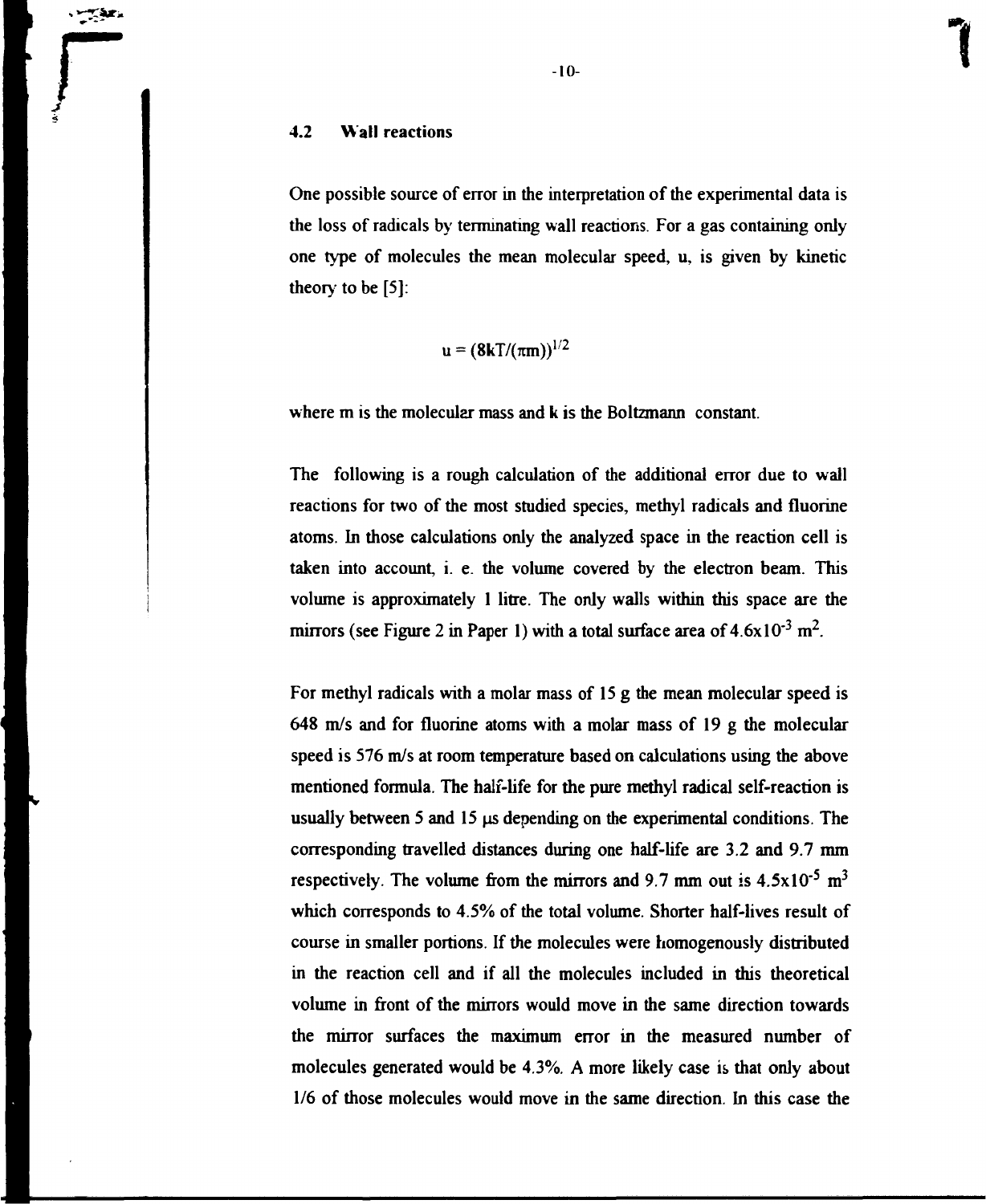error is only  $0.8\%$ . The half-life for fluorine atoms is only a few  $\mu$ s with a corresponding travelled distance of approximately 1 mm. The error in the measurement of the F-atom concentration is less than 0.1% based on similar calculations as for methyl radicals.

One source of error in the calculations above is that those assume that the molecules or atoms can travel towards the walls without hitting other molecules. The mean free path way, l, depends on the collision diameter,  $\sigma$ , and the number of molecules per unit volume,  $\rho$ , according to the following formula [6]:

$$
l = (2^{1/2}\pi\sigma^2\rho)^{-1}
$$

In the experiments performed at Linköping mixtures of several gases are always used. This means that it is difficult to calculate a correct collision. diameter. However, the mean free path way is much shorter than the above calculated travelled distances which means that in reality the probability of hitting another molecule is much higher than the probability of reaching the mirror surface. This reduces the calculated errors even more.

The conclusion of this discussion is that the wall-reactions are of no importance and well thin the experimental error and thus these can be neglected in the evaluation of the experimental data.

# **4.3 The maximum radical concentration in different bath** gases

A wide range of free radicals can be produced by the H-atom abstraction reaction of F-atoms with suitable hydrogen containing species:

 $F + RH$   $\rightarrow$  HF + R

**-11-**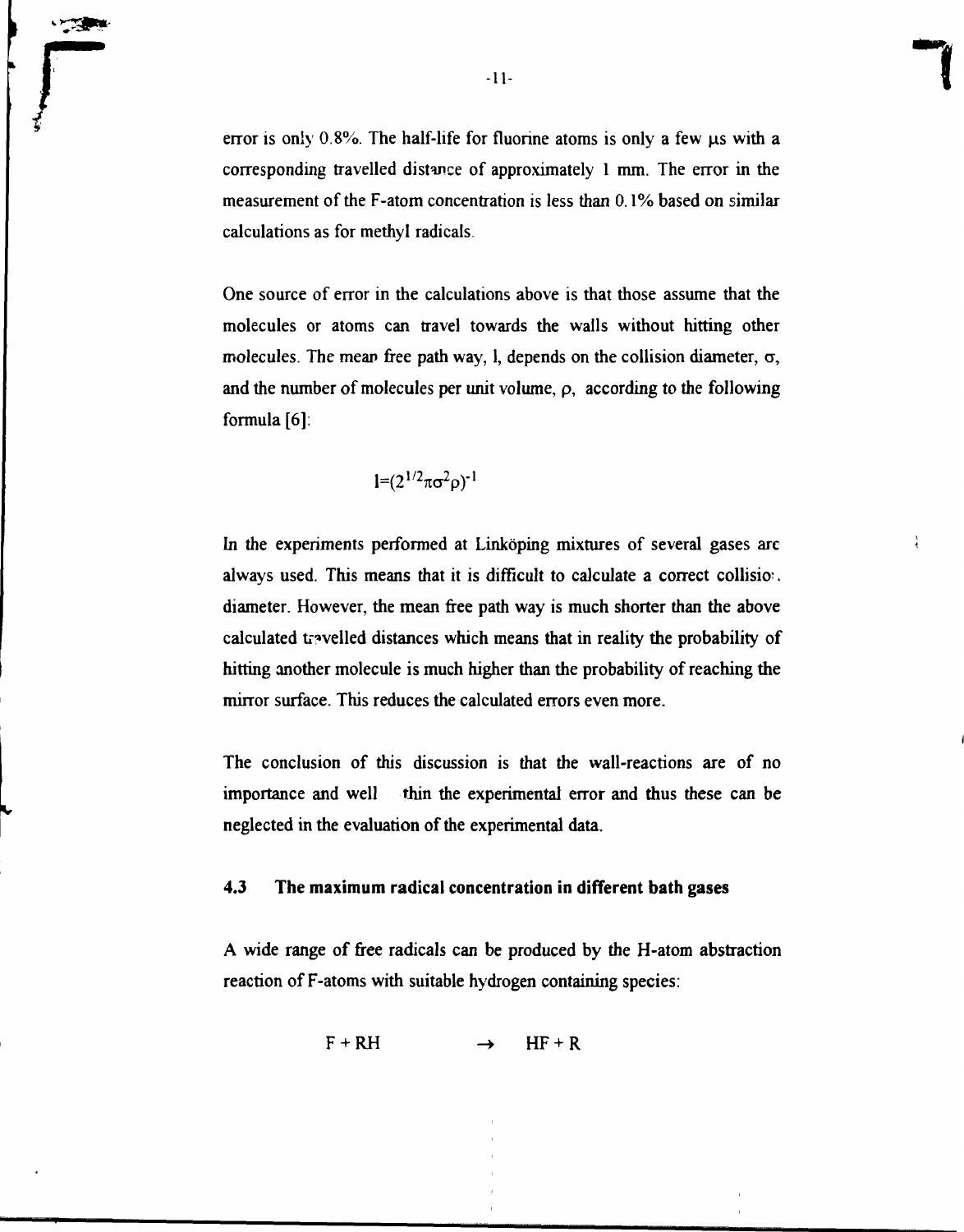The F-atoms were in our studies produced by pulse radiolysis of M/SF $_6$ mixtures. The initial F-atom concentration depends on the bath gas, M. The maximum F-atom concentration obtained in three different bath gases,  $SF<sub>6</sub>$ , Ar and He, were tested by pulse radiolysis of  $M/SF_6/CH_4$  mixtures, where M is the bath gas, initiating the following reactions:

$$
800 \text{ keV e} + M \qquad \rightarrow \qquad M^* + e^* \tag{5}
$$

$$
M^* + SF_6 \longrightarrow F + prod. \tag{6}
$$

$$
F + CH_4 \longrightarrow HF + CH_3 \tag{7}
$$

By monitoring the maximum  $CH_3$  concentration by the UV absorption at 216.4 nm a comparison of the different bath gases could be obtained. The maximum  $CH<sub>3</sub>$  concentration is assumed to be equal to the maximum  $F$ atom concentration.

The gas compositions were 2 mbar  $CH<sub>4</sub>$  (which is above the saturation point), 50 mbar  $SF_6$  and 948 mbar of the tested bath gas. Additional measurements of the maximum  $CH<sub>3</sub>$  concentration were made with only 2 mbar CH<sub>4</sub> and 50 mbar SF<sub>6</sub>. This concentration was subtracted from the other measurements to obtain the concentration obtained only by the studied bath gas. In the case when  $M=SF_6$  948 mbar of  $SF_6$  was mixed with 2 mbar of  $CH<sub>4</sub>$  and no subtraction was made. The result is given in Table 1.

TABLE 1. Comparison of the efficiencies

| for different third bodies. |                                                     |  |  |  |
|-----------------------------|-----------------------------------------------------|--|--|--|
| Third body                  | $\left[\text{CH}_3\right]_{\text{max}}/\mu\text{M}$ |  |  |  |
| SF <sub>6</sub>             | 141                                                 |  |  |  |
| Ar                          | 0.34                                                |  |  |  |
| He                          | 0.06                                                |  |  |  |

Note: The subtracted CH<sub>3</sub> concentration is  $0.09 \mu M$ .

-12-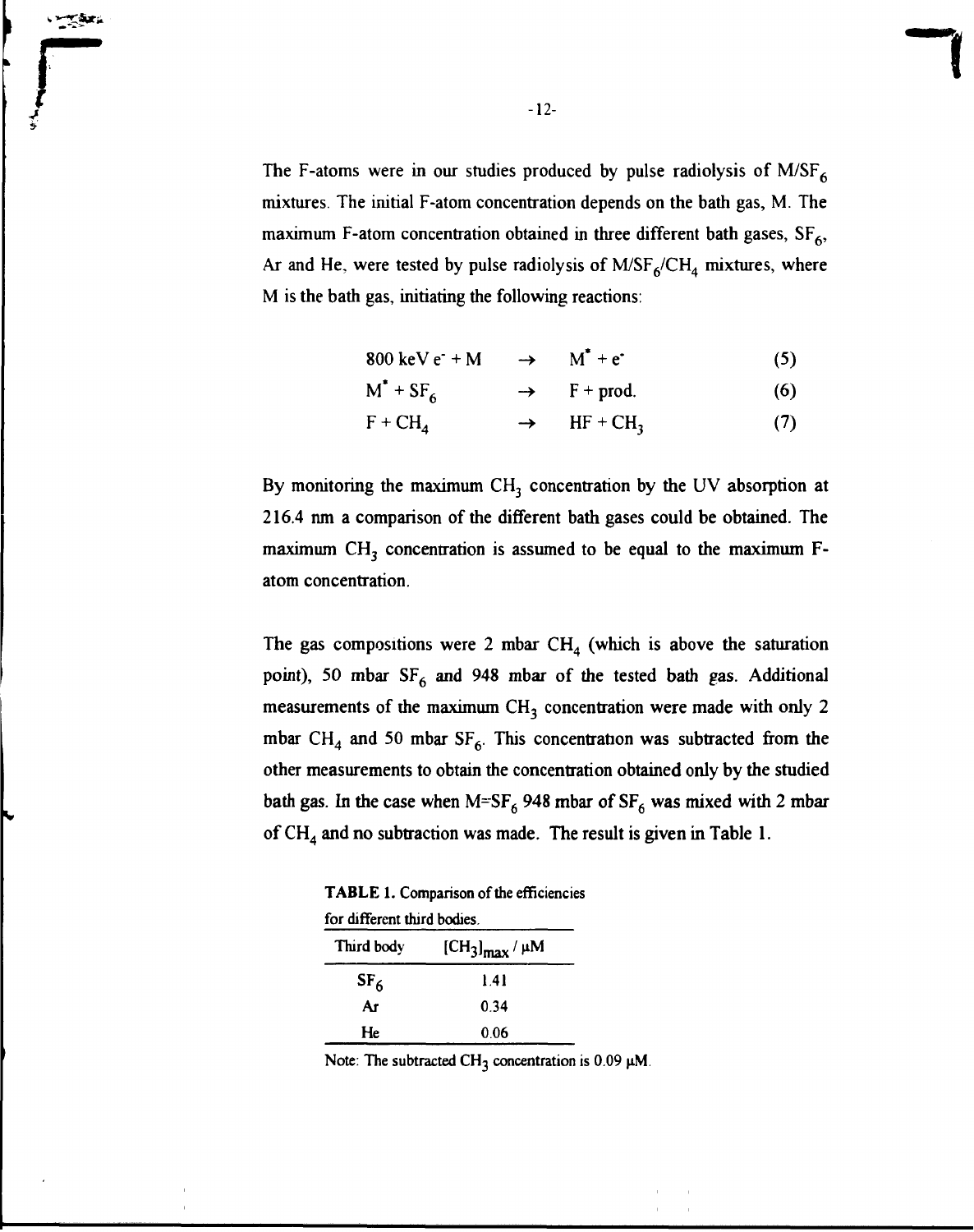# **r -13-** 4.4 Kinetics of the reaction between methyl and hydroxyl radicals

The kinetics of the reaction between methyl and hydroxyl radicals (8) using  $SF<sub>6</sub>$  as bath-gas is treated in Paper 2. Additional measurements of the rate constant for this reaction was made using Ar and He as bath-gases. The procedure for these additional measurements is the same as that described in Paper 2, and is therefore not described in detail in this section. The reaction (8) was initiated by pulse radiolysis of  $M/SE_6/CH_4/H_2O$  mixtures, resulting in the following reactions in addition to reactions  $(3)$ ,  $(4a+b)$ ,  $(5)$ ,  $(6)$  and  $(7)$ :

$$
CH_3 + OH (+ M) \rightarrow CH_3OH (+ M)
$$
 (8)

$$
CH_3 + CH_3 (+ M) \rightarrow C_2H_6 (+ M) \tag{9}
$$

$$
OH + CH_4 \longrightarrow H_2O + CH_3 \tag{10}
$$

The formation and decay of  $CH<sub>3</sub>$  radicals was followed at several  $[H_2O]/[CH_4]$  ratios by monitoring the transient UV absorption signals at 216.4 nm. The value of the rate constant for reaction (8) was obtained by detailed computer simulation of the experimental data. The experimental procedure and the procedure for data evaluation are described in Paper 2 as well as the rate constants used for modelling. The experimental conditions as well as the results of the computer modelling are listed in Table 2. As a comparison the results of the measurements performed in pure  $SF<sub>6</sub>$ , reported in Paper 2, are included in the table.

Figures 3a-c and 4a-c show examples of the best fits of the model curves to the experimental curves for the measurements performed in Ar and He respectively using the rate constants listed in Paper 2 together with the  $k_8$ values listed in Table 2. In the absence of water the methyl radical decay was second order for all the studied bath gases in accordance with the selfreaction (9).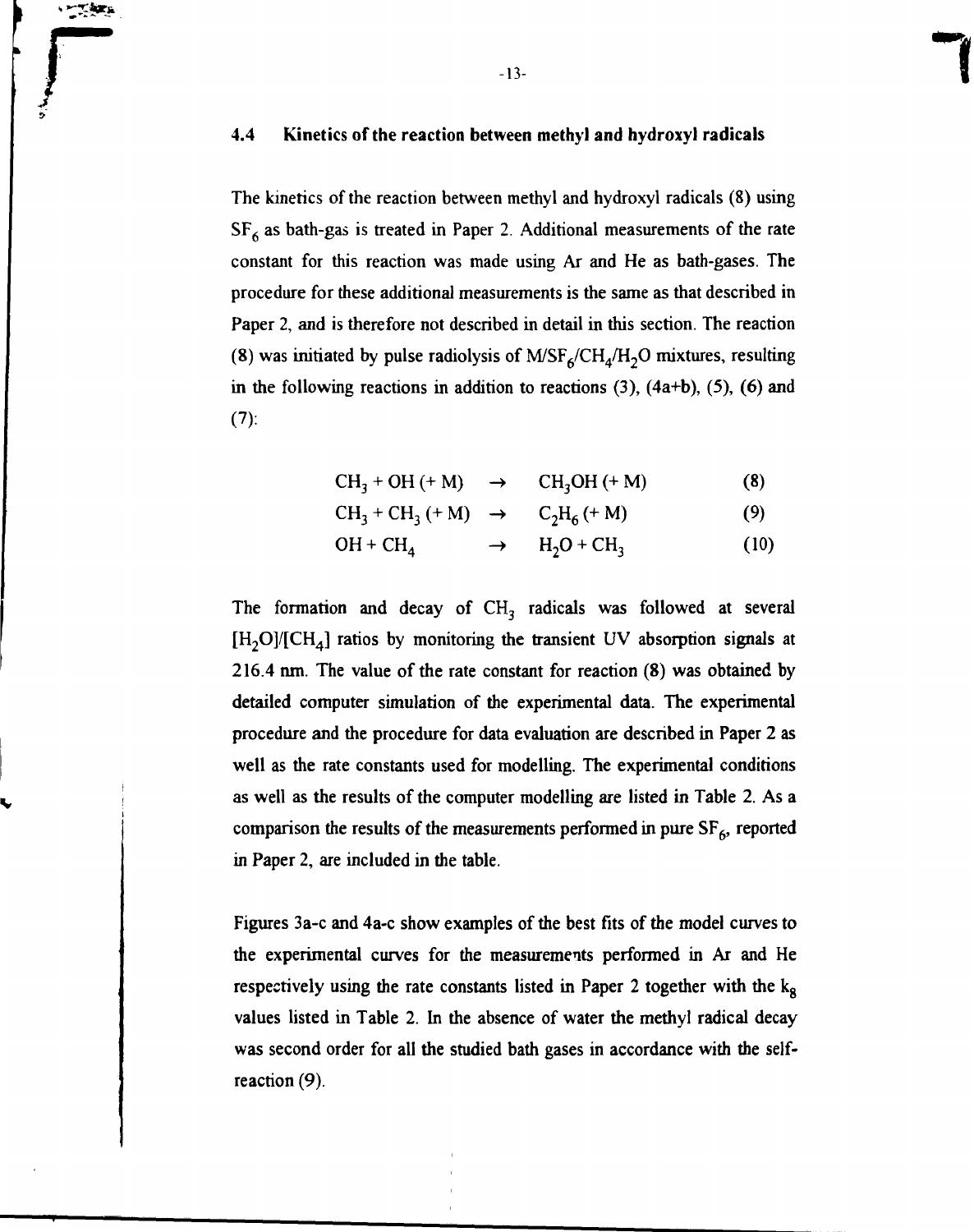| o<br>$\mathbf M$ | P(M)   | $[F]_0$      | $10^{-10}$<br>kg | No. of      |
|------------------|--------|--------------|------------------|-------------|
|                  | (mbar) | $(\mu M)$    | $(M^{-1}s^{-1})$ | experiments |
| SF <sub>6</sub>  | 1000   | $0.40^{(1)}$ | $7.8 + 0.7$      | 50          |
|                  | 500    | 1.20         | $7.3 + 0.8$      | 42          |
|                  | 170    | 0.41         | $6.0 \pm 0.3$    | 36          |
|                  | 85     | 0.20         | $5.8 + 0.3$      | 72          |
| Ar               | 950    | 0.43         | $5.7 + 0.7$      | 32          |
|                  | 450    | 0.25         | $4.5 \pm 0.5$    | 26          |
|                  | 200    | 0.13         | $4.3 + 0.3$      | 35          |
| He               | 950    | 0.17         | $4.6 \pm 0.6$    | 51          |
|                  | 450    | 0.14         | $4.3 + 0.7$      | 55          |
|                  | 200    | 0.13         | $4.3 \pm 0.3$    | 25          |

**TABLE 2.** Conditions to monitor the CH<sub>3</sub>-decay in the reaction system  $M/SF<sub>6</sub>/CH<sub>4</sub>/H<sub>2</sub>O$  ( $\lambda=216.4$  nm, 4Å band pass. T=298 K).

 $(1)$ <sub>reduced electron dose</sub>

Note: The  $SF<sub>6</sub>$  partial pressure was 50 mbar in all the experiments performed in Ar and He.

The k<sub>g</sub>-value in 950 mbar argon and 50 mbar  $SF_6$  was also monitored by Anastasi et. al. [3]. Their reported value,  $(5.7\pm0.8)x10^{10}$  M<sup>-1</sup>s<sup>-1</sup> is in exact agreement with our value. This agreement must be taken as a good indication of the reliability of the reported results. We did not observe any pressure dependence of  $k_8$  between 450 and 200 mbar He. One possible explanation to this is that the  $SF_6$  in these mixtures dominates and that the additional effect of the He is within the experimental error limits. This might also be the case in 200 mbar Ar. The initial fluorine atom concentration obtained by pulse radiolysis of 50 mbar  $SF<sub>6</sub>$  and a few mbar  $CH<sub>4</sub>$  is 0.11 $\mu$ M. This also shows that the additional He only has a minor effect.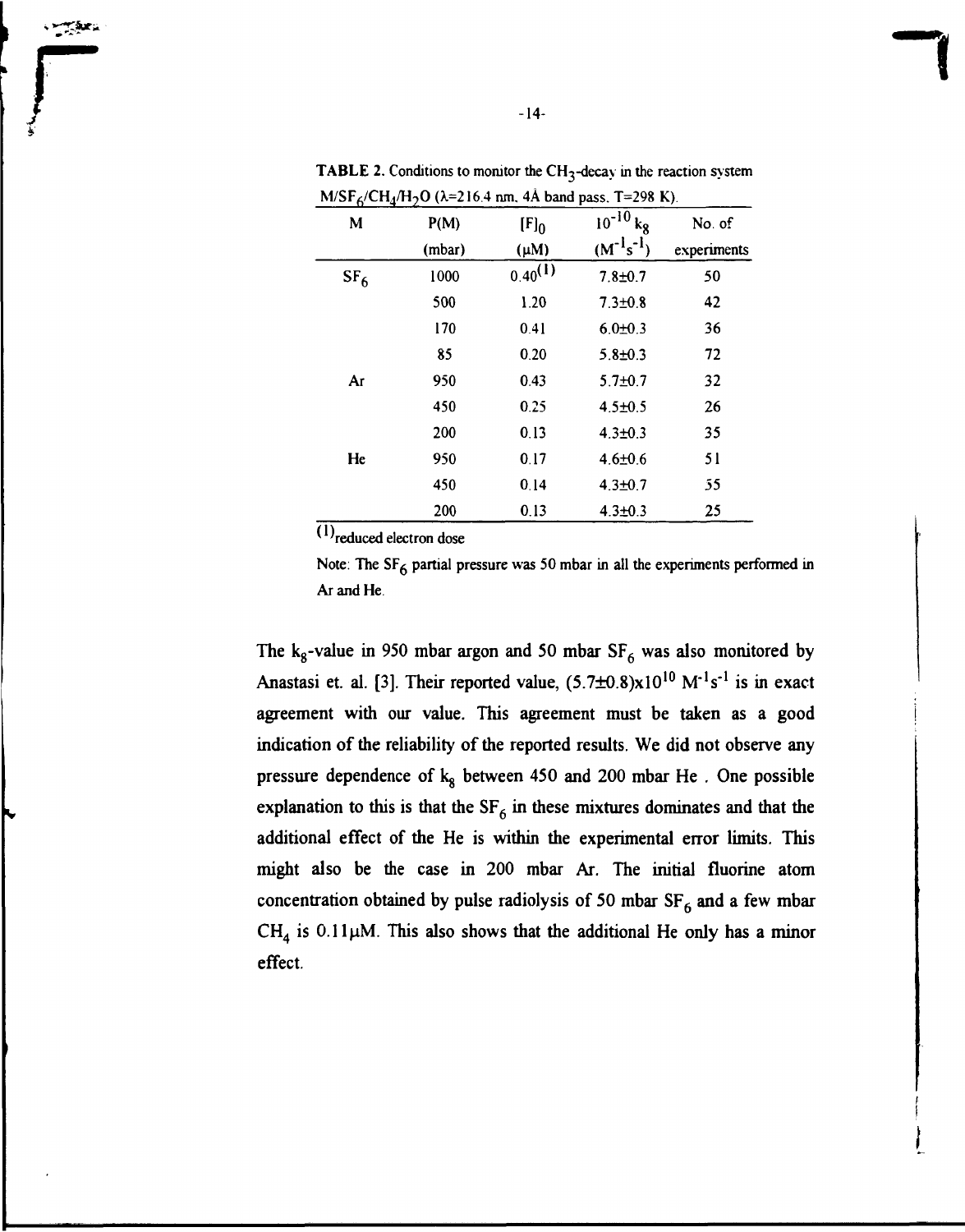

**r** 

a

 $\mathbf b$ 

C



**FIGURE 3. CH3 radical decay monitored it 216.4 nm after single-pulse irradiation of**  $Ar/SF_f/CH_4/H_2O$  mixtures. The solid lines are predicted by modelling. A=log  $(I_0/I)$ . The **ootical band pass is 4Å,**  $p(SF_6) = 50$  **mbar and L=80 cm. (a)**  $p(Ar) = 950$  **mbar,**  $p(CH_4) = 3$  **mbar and**  $p(H_2O)=0$  mbar; self-reaction with  $\tau=35.1$  µs for  $[CH_3]_{max}=0.41$  µM; k<sub>9</sub>=3.5x10<sup>10</sup> **M<sup>-1</sup>s<sup>-1</sup>. (b)**  $p(Ar) = 950$  mbar,  $p(CH_4) = 2.2$  mbar and  $p(H_2O) = 6.6$  mbar;  $\tau = 36.3$   $\mu$ s for  $[CH_3]_{\text{max}} = 0.22$   $\mu\text{M}$ ; k<sub>8</sub>=5.7x10<sup>10</sup> M<sup>-1</sup>s<sup>-1</sup>. (c) p(Ar)=450 mbar, p(CH<sub>4</sub>)=3 mbar and **p**(H<sub>2</sub>O)=3 mbar;  $\tau$ =63.5 µs for [CH<sub>3</sub>]<sub>max</sub>=0.19 µM; k<sub>8</sub>=4.5x10<sup>10</sup> M<sup>-1</sup>s<sup>-1</sup>.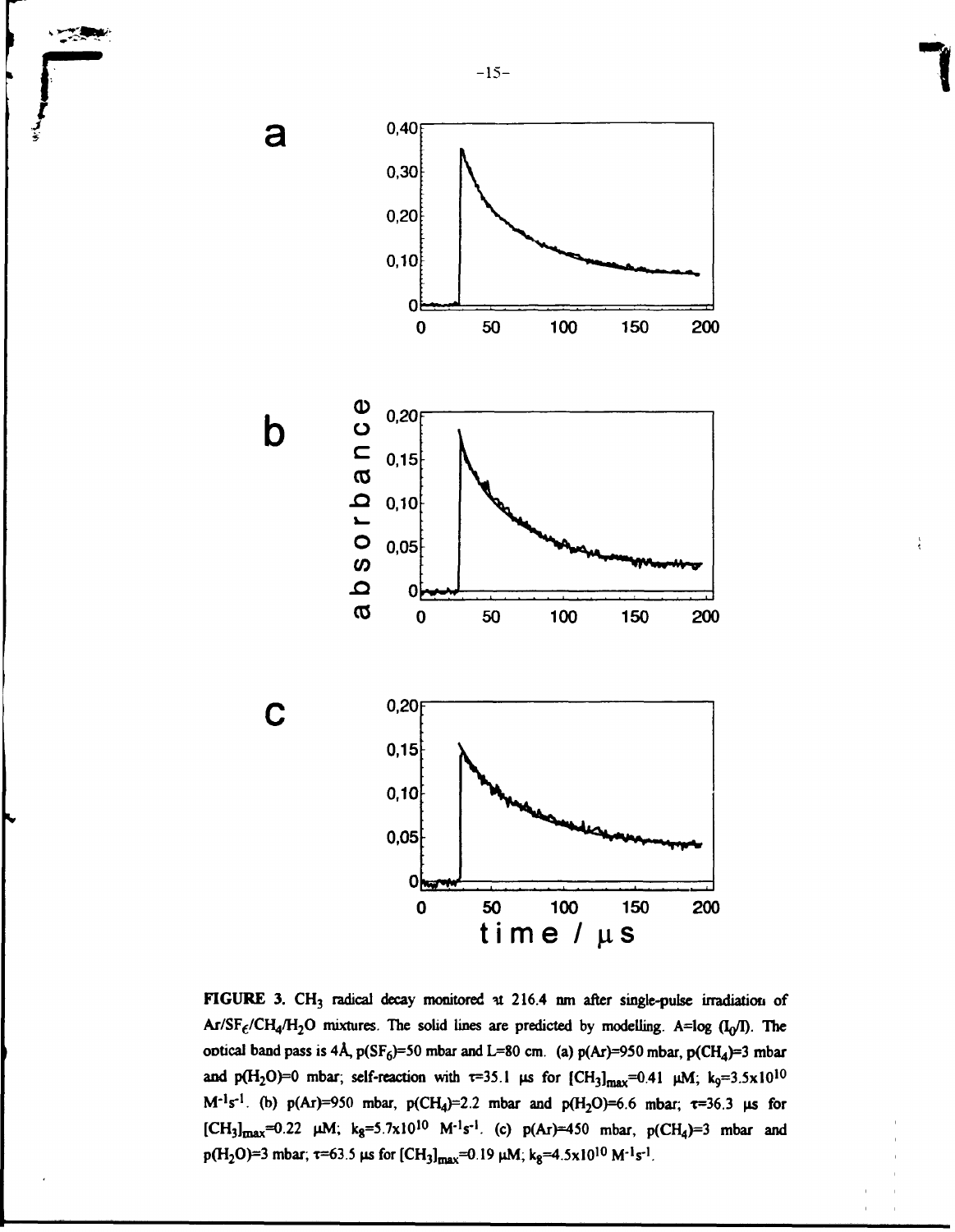

**TAX.** 

**FIGURE 4. CH3 radical decay monitored at 216.4 nm after single-pulse irradiation of**  $He/SF<sub>6</sub>/CH<sub>4</sub>/H<sub>2</sub>O$  mixtures. The solid lines are predicted by modelling. A=log (I<sub>0</sub>/I). The optical band pass is 4Å,  $p(SF_6) = 50$  mbar and L=120 cm. (a)  $p(He) = 950$  mbar,  $p(CH_4) = 5$ mbar and  $p(H_2O)=0$  mbar; self-reaction with  $\tau=86$  µs for  $[CH_3]_{\text{max}}=0.17$  µM; k<sub>9</sub>=3.5x10<sup>10</sup> **M<sup>-1</sup>s<sup>-1</sup>. (b) p(He)=950 mbar, p(CH<sub>4</sub>)=2.0 mbar and p(H<sub>2</sub>O)=10.0 mbar,**  $\tau$ **=108.0 µs for l**CH<sub>3</sub>]<sub>max</sub>=0.07 μM; k<sub>8</sub>≈4.6x10<sup>10</sup> M<sup>-1</sup>s<sup>-1</sup>. (c) p(He)=450 mbar, p(CH<sub>4</sub>)=3 mbar and  $p(H_2O) = 3$  mbar,  $\tau = 114.0$   $\mu$ s for  $\left[CH_3\right]_{\text{max}} = 0.11$   $\mu$ M; k<sub>8</sub> $\equiv 4.3 \times 10^{10}$  M<sup>-1</sup>s<sup>-1</sup>.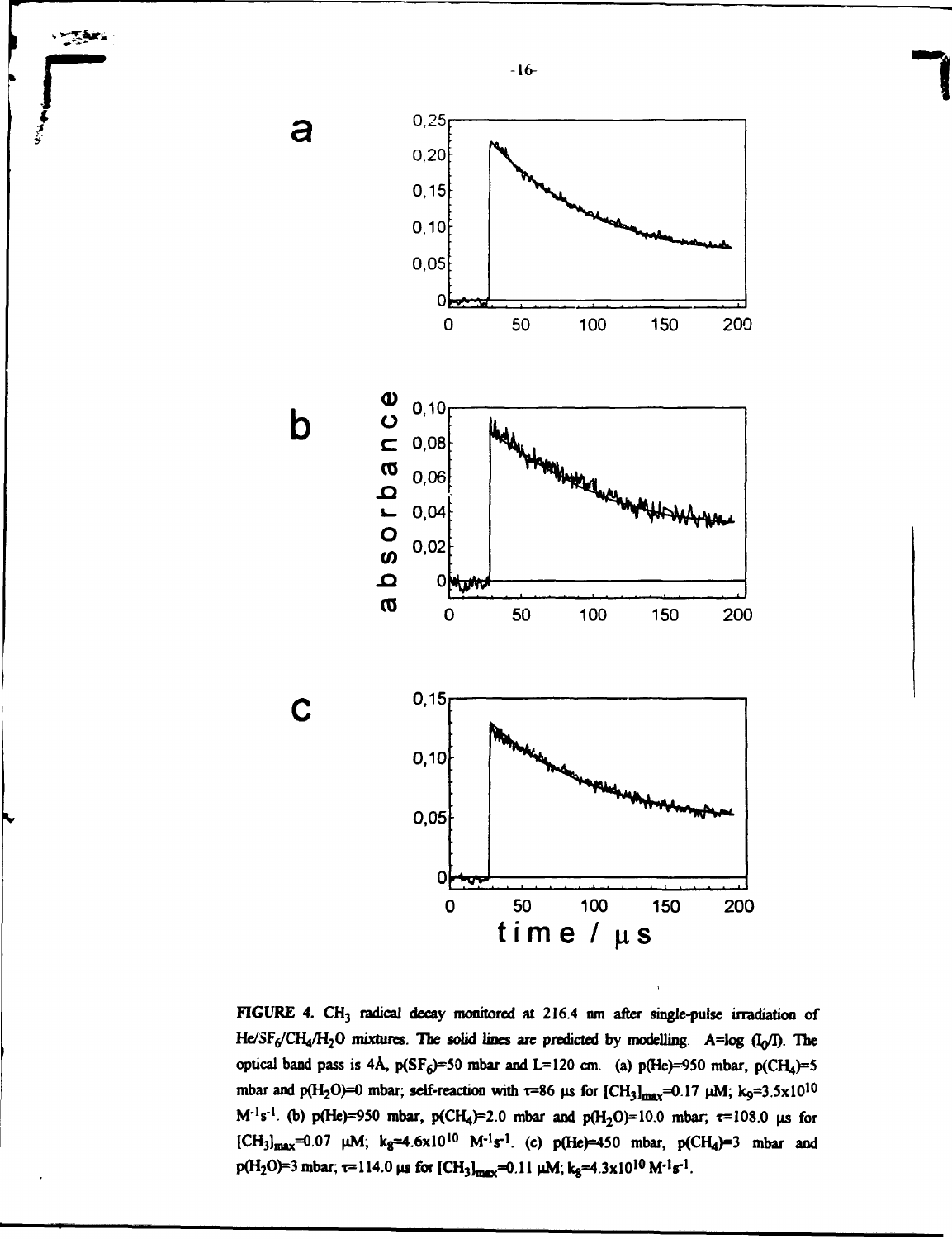### **Acknowledgements**

I wish to thank my supervisor Prof. Anders Lund for his encouragement and guidance and for all valuable discussions during this work. I have enjoyed our collaboration very much. Furthermore I would like to thank Prof. Hilbert Christensen for introducing me to pulse radiolysis.

I have special thanks to Dr. Gharib Mahmoud who during the last year has been working at our laboratory. We have had many fruitful, sometimes endless, discussions. He has also done a great job with the equipment which he improved in many ways.

Dr. Palle Pagsberg and Alfred Sillesen at Risø National Laboratory, Denmark, are acknowledged for their invaluable help during the construction of the equipment and for their support during the experimental period. I am also thankful for their patience with all my questions.

I would also like to thank Prof. Emil Ratajczak, the Medical Academy in Wroclaw, Poland who spent three months at our laboratory. During his stay at Linköping he initiated several experimental studies and taught me a lot about gas-phase kinetics.

Finally, I would like to express my deep gratitude to my wife Cia for her patience and encouragement.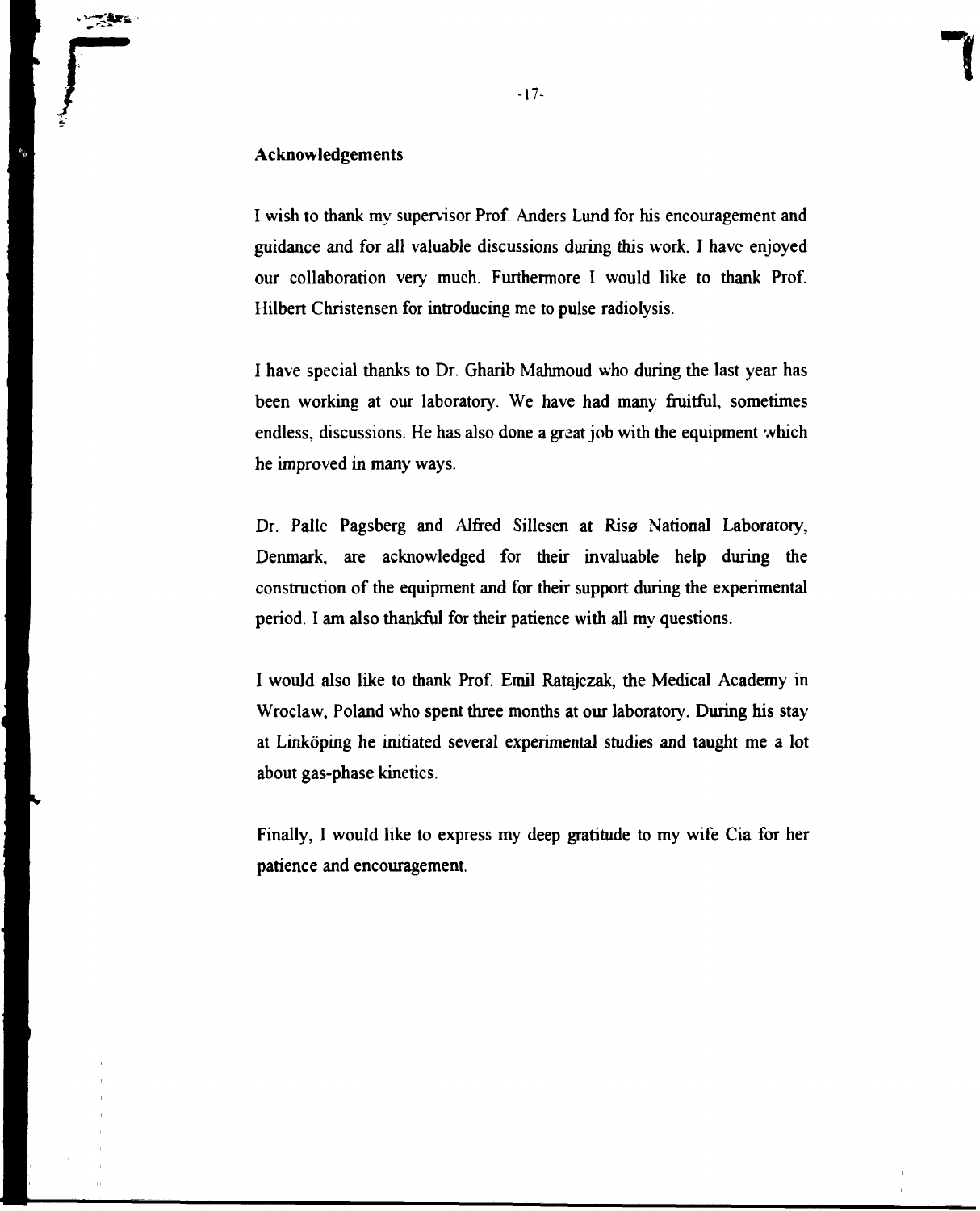## References

- 1. J. Nicholas, Chemical Kinetics a Modern Survey of Gas Reactions, (Harper & Row Ltd., London, 1976).
- 2. M. C. Sauer Jr., in: Advances in Radiation Chemistry, Vol. 5, eds. M. Burton and J. L. Magge (John Wiley & Sons, New York, 1976 p. 97).
- 3. C. Anastasi, S. Beverton, T. Ellermann and P. Pagsberg, J. Chem. Soc. Faraday Trans., 87 (1991) 2325
- 4. NASA Chemical Kinetics and Photochemical Data, Evaluation No. 9, (JPL Publication, Pasadena, 1990, p. 90).
- 5. K. J. Laidler, Chemical Kinetics (Harper & Row, Publishers, Inc., 1987).
- 6. R. A. Alberty, F. Daniels, Physical Chemistry (John Wiley & Sons, New York, 1980).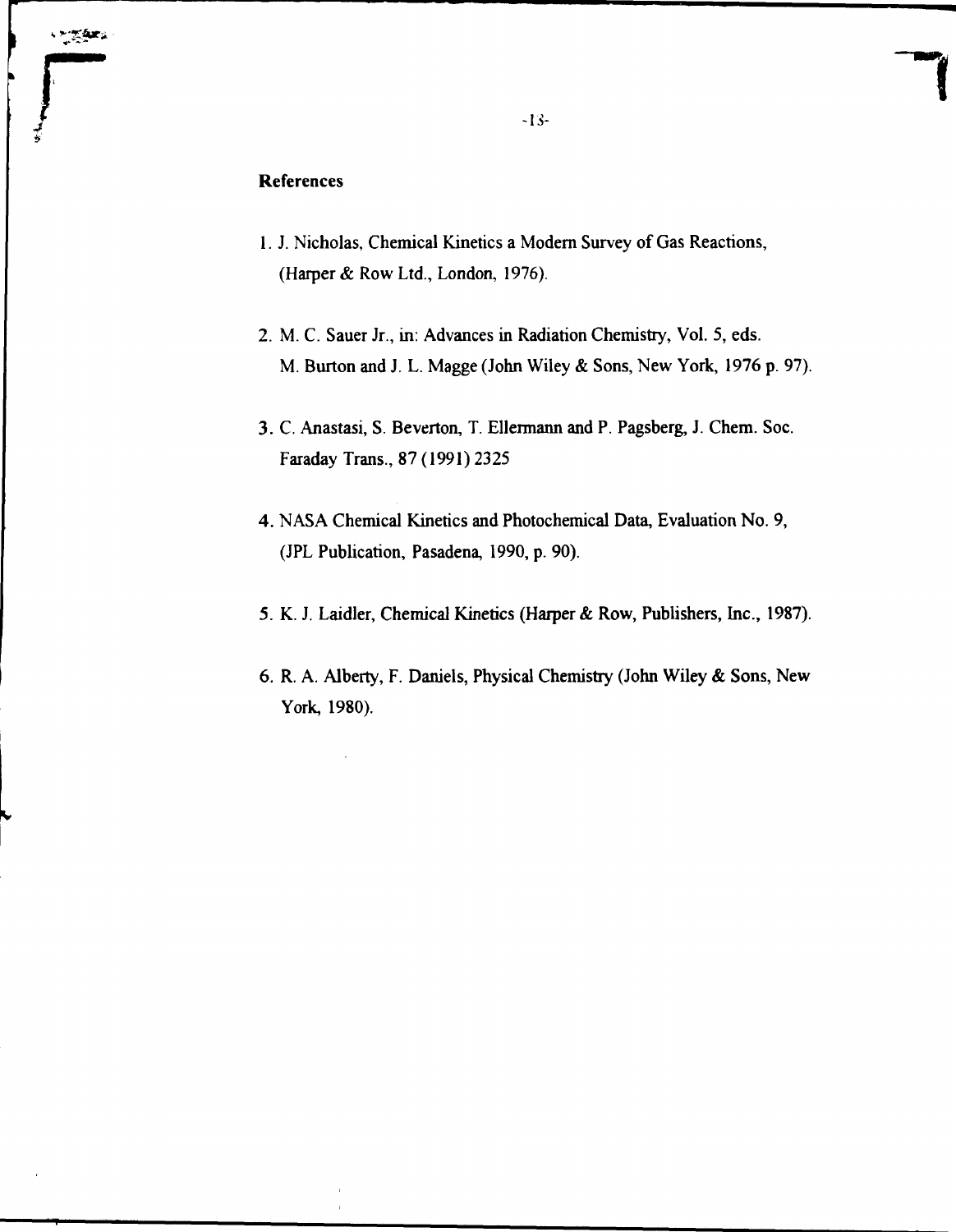#### Summary of papers

#### Paper 1

*<u><i><u>VESTA</u>*</u>

This paper describes in greater detail than in the introduction to this thesis the equipment used for the studies of radical reaction kinetics in the gas phase. In addition the effect on the kinetics of the electron dose inhomogenity is calculated. The conclusion is that the error is less than 3% which means that the measured rate constant is not seriously affected by the inhomogenity of the radiation dose.

#### Paper 2

This paper presents an experimental study cf the kinetics of the crossreaction between methyl and hydroxyl radicals as well as calculations of the high and low pressure limiting rate constants for this reaction. The reaction was initiated by pulse radiolysis of  $CH_4/H_2O/SF_6$  mixtures at four total  $SF_6$ pressures, 85, 170, 500 and 1000 mbar. The experments were performed at room temperature. The radicals were produced by H-atom abstraction of  $CH<sub>4</sub>$  and H<sub>2</sub>O by F-atoms. The CH<sub>3</sub> radical decay was followed by monitoring the UV absorption signals at 216.4 nm. The rate constant for the cross-reaction was determined by detailed computer simulation of the experimental data. A pressure dependence of the rate constant for the crossreaction was clearly observed with values ranging from  $(5.8\pm0.3)x10^{10}$  M<sup>-</sup> <sup>1</sup>s<sup>-1</sup> at 85 mbar to  $(7.8\pm0.7)x10^{10}$  M<sup>-1</sup>s<sup>-1</sup>at 1000 mbar SF<sub>6</sub>. The high- and low-pressure limiting rate constants were calculated.  $k_{1,\infty}$  can for the temperature range 200-400 K be expressed as  $k_1 = (8.7 \pm 0.9) \times 10^{10} \times (T/300)^{0.13}$  M<sup>-1</sup>s<sup>-1</sup>. The low-pressure limiting rate constant can at room temperature be expressed as  $k_{1,0}$ /[SF<sub>6</sub>]=(2.6±2.3)x10<sup>15</sup>  $M^2s^{-1}$ .